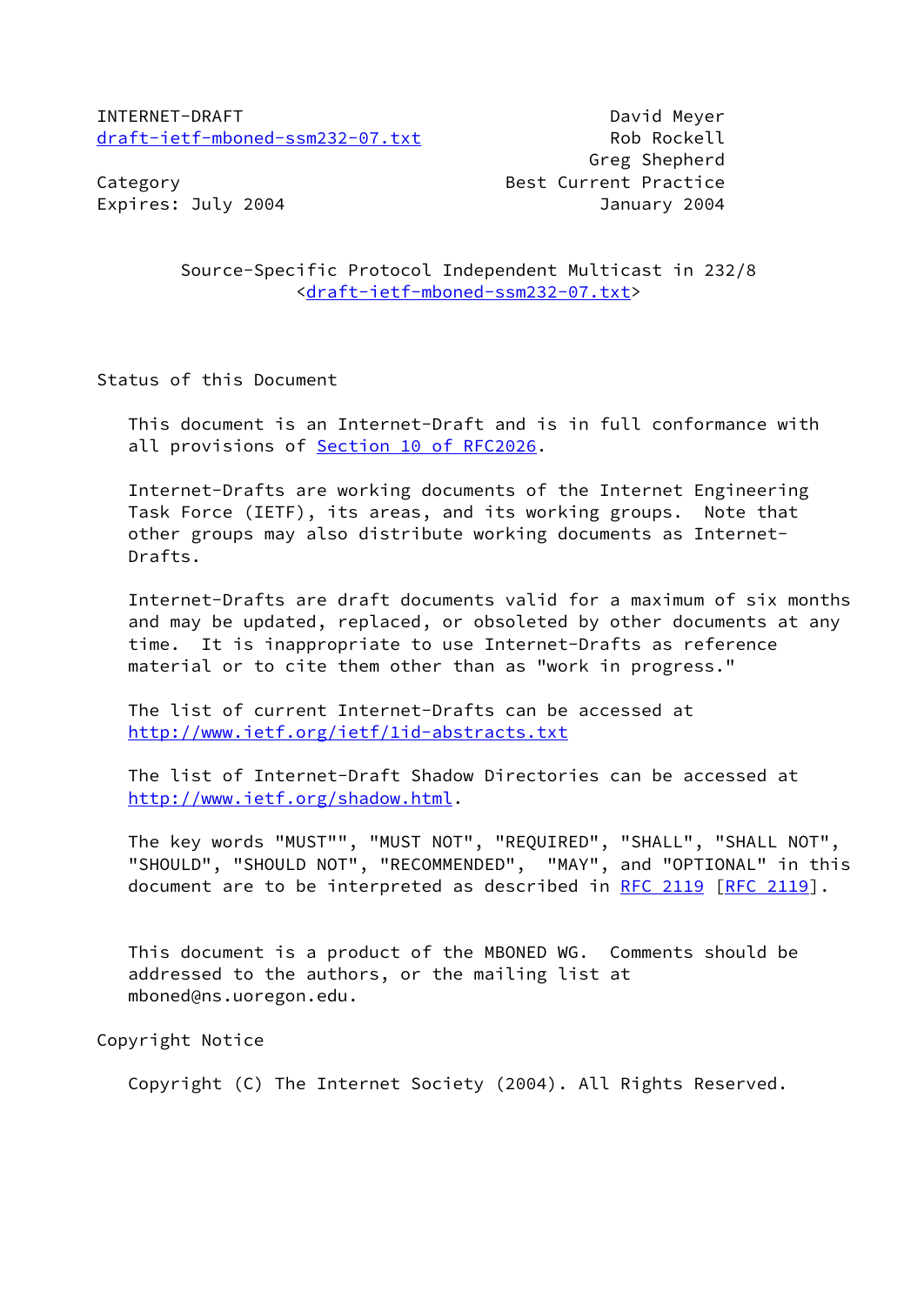INTERNET-DRAFT Expires: July 2004 January 2004

Abstract

 IP Multicast group addresses in the 232/8 (232.0.0.0 to 232.255.255.255) range are designated as source-specific multicast destination addresses and are reserved for use by source-specific multicast applications and protocols. This document defines operational recommendations to ensure source-specific behavior within the 232/8 range.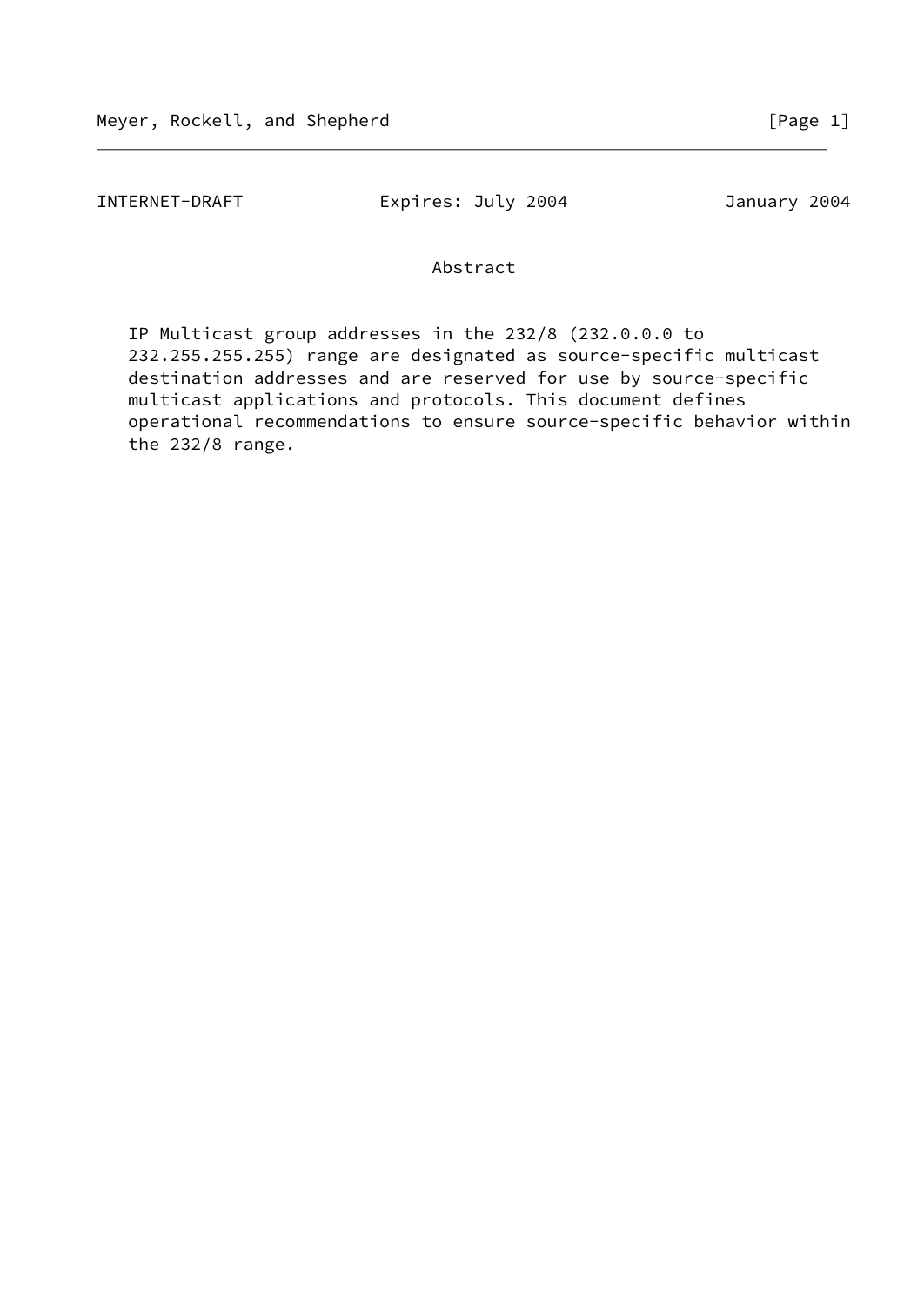Meyer, Rockell, and Shepherd [Page 2]

<span id="page-2-1"></span>INTERNET-DRAFT Expires: July 2004 January 2004

### Table of Contents

|                                                                      | $\overline{3}$ |
|----------------------------------------------------------------------|----------------|
| $\underline{2}$ . Operational practices in 232/8 4                   |                |
| $2.1$ . Preventing local sources from sending to shared tree.        | $\overline{4}$ |
| 2.2. Preventing remote sources from being learned/joined via MSDP. 4 |                |
| $2.3$ . Preventing receivers from joining the shared tree            | $\overline{5}$ |
| $2.4$ . Preventing RP's as candidates for 232/8                      | $\overline{5}$ |
|                                                                      | 6              |
|                                                                      | 6              |
|                                                                      | <u>_6</u>      |
|                                                                      | $\mathbf{Z}$   |
|                                                                      | <u>8</u>       |
|                                                                      | 8              |
| 7.2. Informative References.                                         | 8              |
|                                                                      | $\overline{9}$ |
|                                                                      | 9              |
|                                                                      |                |

# <span id="page-2-0"></span>[1](#page-2-0). Introduction

Current PIM Sparse Mode (PIM-SM) [\[RFC2362](https://datatracker.ietf.org/doc/pdf/rfc2362)] relies on the shared Rendezvous Point (RP) tree to learn about active sources for a group and to support group-generic (not source specific) data distribution. The IP Multicast group address range 232/8 has been designated for Source-Specific PIM [\[RFC3569](https://datatracker.ietf.org/doc/pdf/rfc3569)] applications and protocols [\[IANA](#page-8-1)] and SHOULD support source-only trees only, precluding the requirement of an RP and a shared tree; active sources in the 232/8 range will be discovered out of band. PIM Sparse Mode Designated Routers (DR), with local membership, are capable of joining the shortest path tree for the source directly using Source-Specific PIM (also known as PIM-SSM or simply SSM).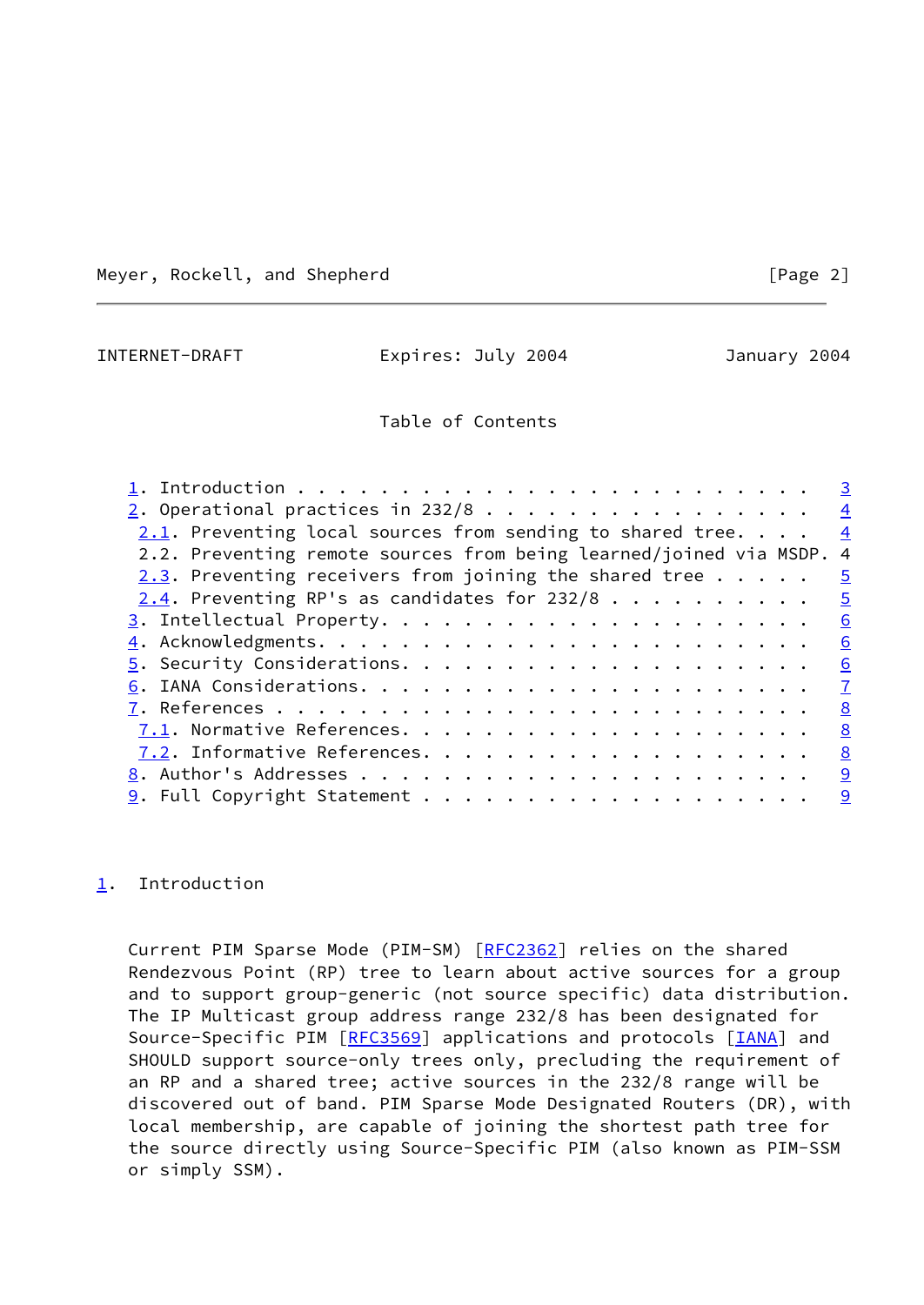Operational best common practices in the 232/8 group address range are necessary to ensure shortest path source-only trees across multiple domains in the Internet [\[RFC3569](https://datatracker.ietf.org/doc/pdf/rfc3569)], and to prevent data from sources sending to groups in the 232/8 range from arriving via shared trees. This avoids unwanted data arrival, and allows several sources to use the same group address without conflict at the receivers.

The operational practices SHOULD:

|  | Meyer, Rockell, and Shepherd | $Section 1.$ [Page 3] |  |
|--|------------------------------|-----------------------|--|
|--|------------------------------|-----------------------|--|

<span id="page-3-1"></span>

| INTERNET-DRAFT | Expires: July 2004                                  | January 2004 |  |
|----------------|-----------------------------------------------------|--------------|--|
|                |                                                     |              |  |
|                | o Prevent local sources from sending to shared tree |              |  |
|                | o Prevent receivers from joining the shared tree    |              |  |
|                | o Prevent RP's as candidates for 232/8              |              |  |

- o Prevent remote sources from being learned/joined via MSDP [[RFC3618](https://datatracker.ietf.org/doc/pdf/rfc3618)]
- <span id="page-3-0"></span>[2](#page-3-0). Operational practices in 232/8

<span id="page-3-2"></span>[2.1](#page-3-2). Preventing local sources from sending to shared tree

 Eliminating the use of shared trees for groups in 232/8, while maintaining coexistence with PIM-SM, behavior of the RP and/or the DR needs to be modified. This can be accomplished by

- preventing data for 232/8 groups from being sent encapsulated to the RP by the DR
- preventing the RP from accepting registers for 232/8 groups from the DR
- preventing the RP from forwarding accepted data down  $(*, G)$ tree for 232/8 groups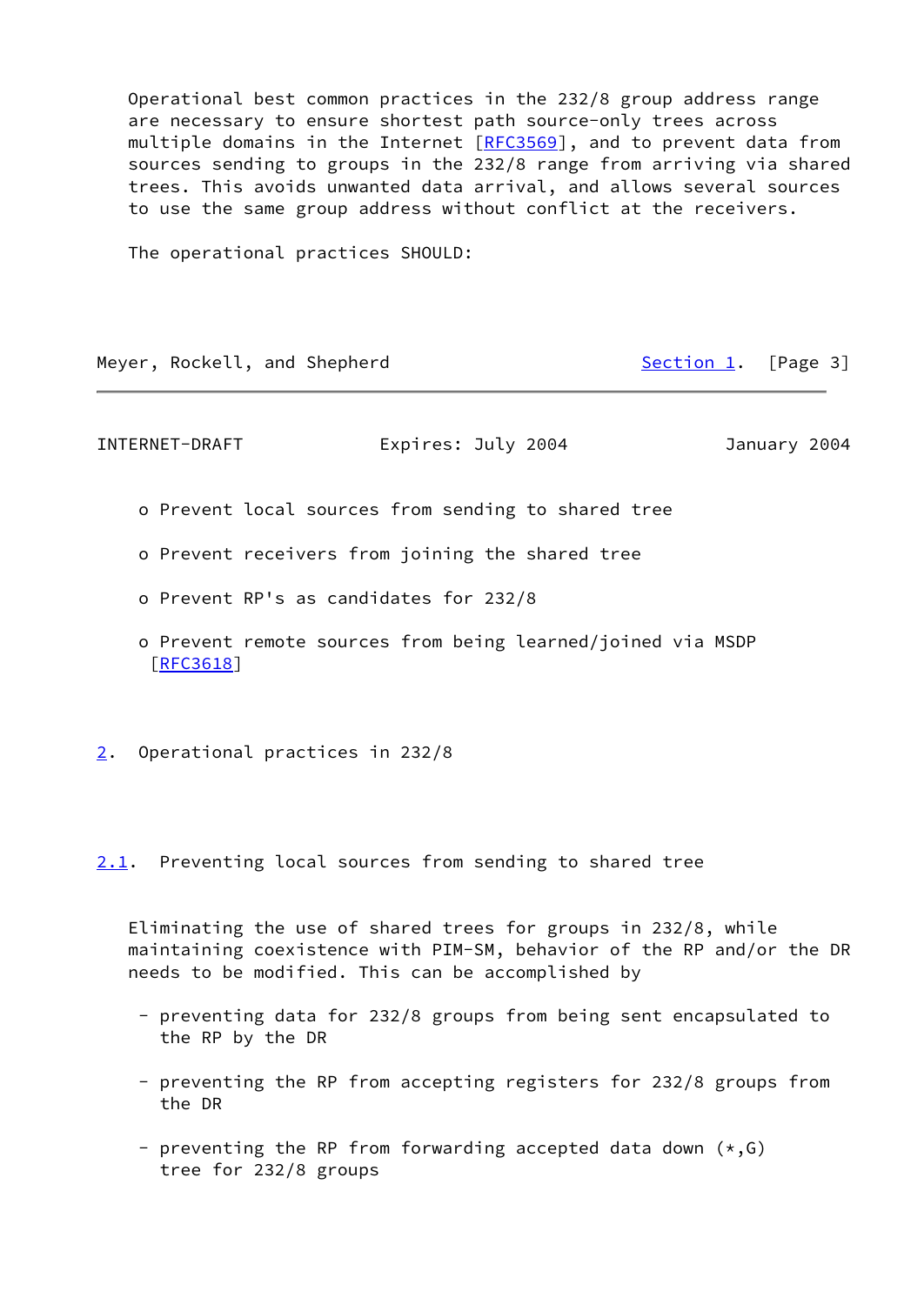<span id="page-4-2"></span>[2.2](#page-4-2). Preventing remote sources from being learned/joined via MSDP

 PIM-SSM does not require active source announcements via MSDP. All source announcements are received out of band, the the last hop router being responsible for sending (S,G) joins directly to the source. To prevent propagation of SAs in the 232/8 range, an RP SHOULD

- never originate an SA for any 232/8 groups

- never accept or forward an SA for any 232/8 groups.

|  |  | Meyer, Rockell, and Shepherd | Section 2.2. [Page 4] |  |
|--|--|------------------------------|-----------------------|--|
|--|--|------------------------------|-----------------------|--|

<span id="page-4-1"></span>INTERNET-DRAFT Expires: July 2004 January 2004

<span id="page-4-0"></span>[2.3](#page-4-0). Preventing receivers from joining the shared tree

 Local PIM domain practices need to be enforced to prevent local receivers from joining the shared tree for 232/8 groups. This can be accomplished by

- preventing DR from sending  $(*,G)$  joins for 232/8 groups
- preventing RP from accepting  $(*,G)$  join for 232/8 groups

 However, within a local PIM domain, any last-hop router NOT preventing  $(*,G)$  joins may trigger unwanted  $(*,G)$  state toward the RP which intersects an existing (S,G) tree, allowing the receiver on the shared tree to receive the data, breaking the source-specific [\[RFC3569](https://datatracker.ietf.org/doc/pdf/rfc3569)] service model. It is therefore recommended that ALL routers in the domain MUST reject AND never originate  $(*, G)$  joins for 232/8 groups.

 In those cases in which an ISP is offering its customers (or others) the use of the ISP's RP, the ISP SHOULD NOT allow  $(*, G)$  joins in the 232/8 range.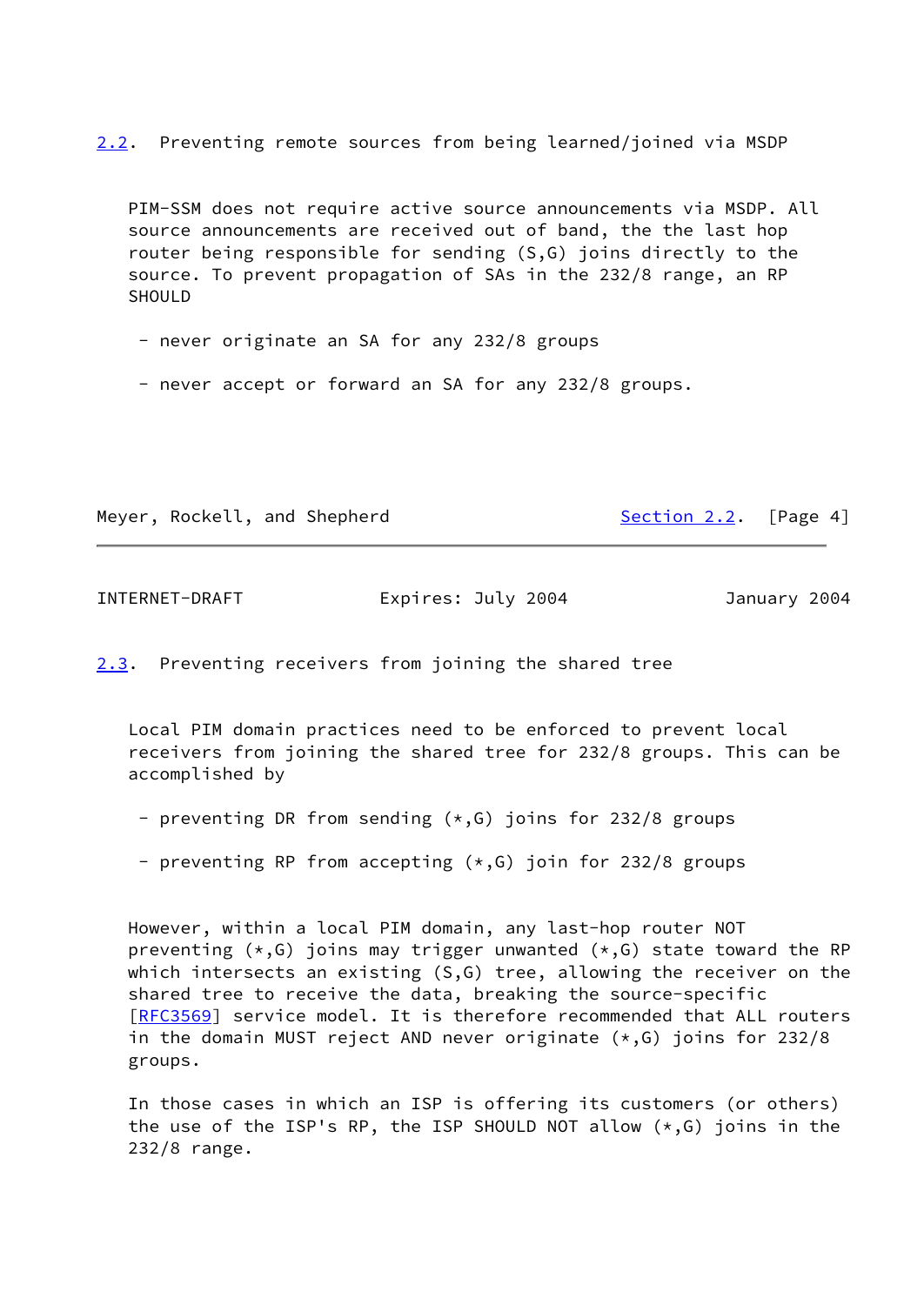<span id="page-5-0"></span>[2.4](#page-5-0). Preventing RP's as candidates for 232/8

 Because PIM-SSM does not require an RP, all RPs SHOULD NOT offer themselves as candidates in the 232/8 range. This can be accomplished by

- preventing RP/BSR from announcing in the 232/8 range
- preventing ALL routers from accepting RP delegations in the 232/8 range
- precluding RP functionality on RP for the 232/8 range

 Note that in typical practice, RP's announce themselves as candidates for the 224/4 (which obviously includes 232/8). It is still acceptable to allow the advertisement of 224/4 (or any other superset of 232/8); however, this approach relies on the second point, above, namely, that routers silently just ignore the RP delegation in the 232/8 range, and prevent sending or receiving using the shared tree, as described previously. Finally, an RP SHOULD NOT be configured as a candidate RP for 232/8 (or more specific range).

|  |  | Meyer, Rockell, and Shepherd |  |  |
|--|--|------------------------------|--|--|
|--|--|------------------------------|--|--|

[Section 2.4](#page-5-0).  $[Page 5]$ 

<span id="page-5-2"></span>

INTERNET-DRAFT Expires: July 2004 January 2004

<span id="page-5-1"></span>[3](#page-5-1). Intellectual Property

 The IETF takes no position regarding the validity or scope of any intellectual property or other rights that might be claimed to pertain to the implementation or use of the technology described in this document or the extent to which any license under such rights might or might not be available; neither does it represent that it has made any effort to identify any such rights. Information on the IETF's procedures with respect to rights in standards-track and standards-related documentation can be found in [BCP-11](https://datatracker.ietf.org/doc/pdf/bcp11) [\[RFC2028](https://datatracker.ietf.org/doc/pdf/rfc2028)]. Copies of claims of rights made available for publication and any assurances of licenses to be made available, or the result of an attempt made to obtain a general license or permission for the use of such proprietary rights by implementors or users of this specification can be obtained from the IETF Secretariat.

The IETF invites any interested party to bring to its attention any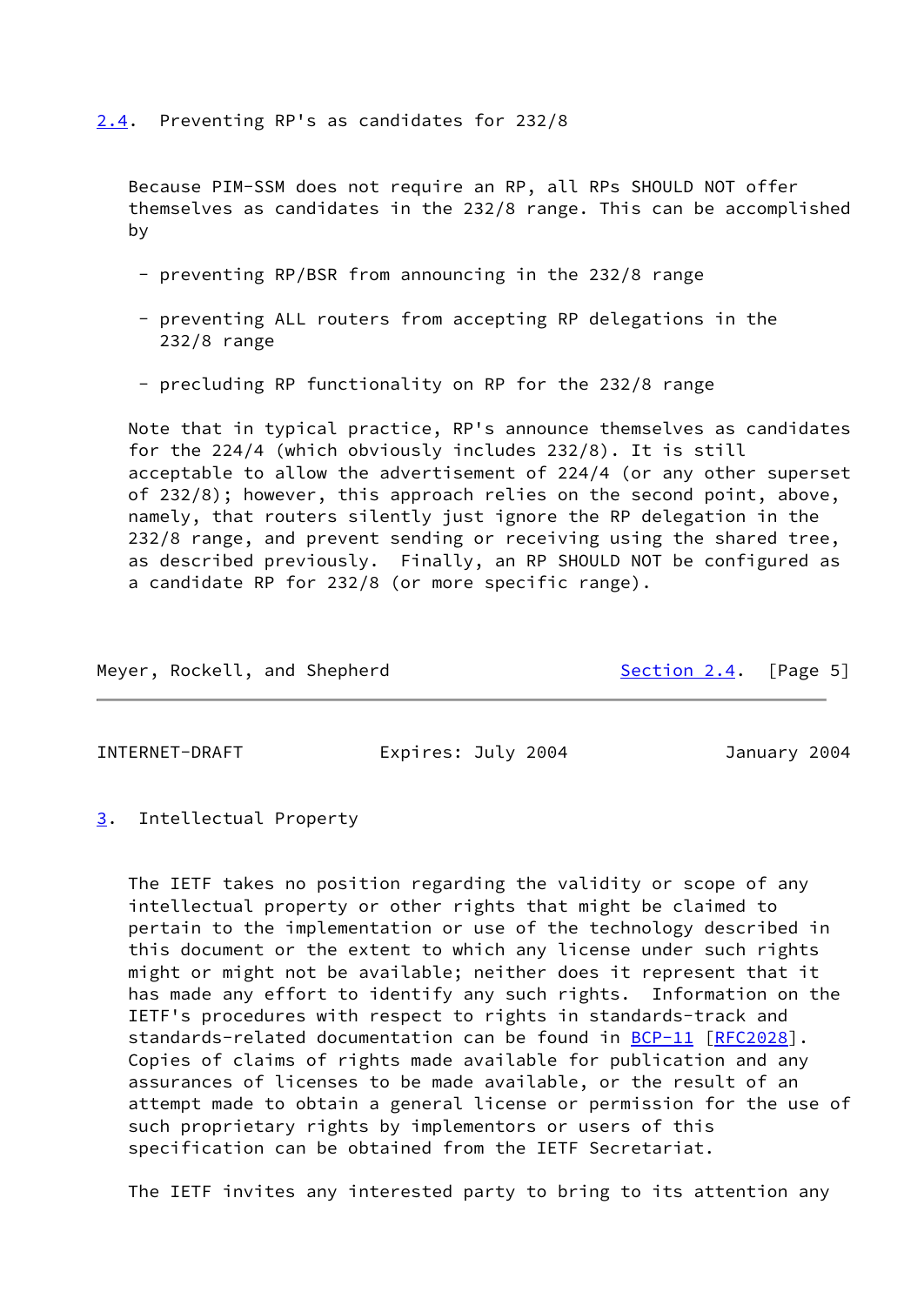copyrights, patents or patent applications, or other proprietary rights which may cover technology that may be required to practice this standard. Please address the information to the IETF Executive Director.

### <span id="page-6-0"></span>[4](#page-6-0). Acknowledgments

 This document is the work of many people in the multicast community, including (but not limited to) Dino Farinacci, John Meylor, John Zwiebel, Tom Pusateri, Dave Thaler, Toerless Eckert, Leonard Giuliano, Mike McBride, and Pekka Savola.

### <span id="page-6-1"></span>[5](#page-6-1). Security Considerations

 This document describes operational practices that introduce no new security issues to either PIM-SM or PIM-SSM.

 However, in the event that the operational practices described in this document are not adhered to, some problems may surface. In particular, [section 2.3](#page-4-0) describes the effects of non-compliance of last-hop routers (or to some degree, rogue hosts sending PIM messages themselves) on the source-specific service model; creating the  $(*, G)$  state for source-specific (S,G) could enable a receiver to receive data it should not get. This can be mitigated by host-side multicast

Meyer, Rockell, and Shepherd [Section 5](#page-6-1). [Page 6]

<span id="page-6-3"></span>INTERNET-DRAFT Expires: July 2004 January 2004

source filtering.

<span id="page-6-2"></span>[6](#page-6-2). IANA Considerations

 This document creates no new requirements on IANA namespaces [\[RFC2434](https://datatracker.ietf.org/doc/pdf/rfc2434)].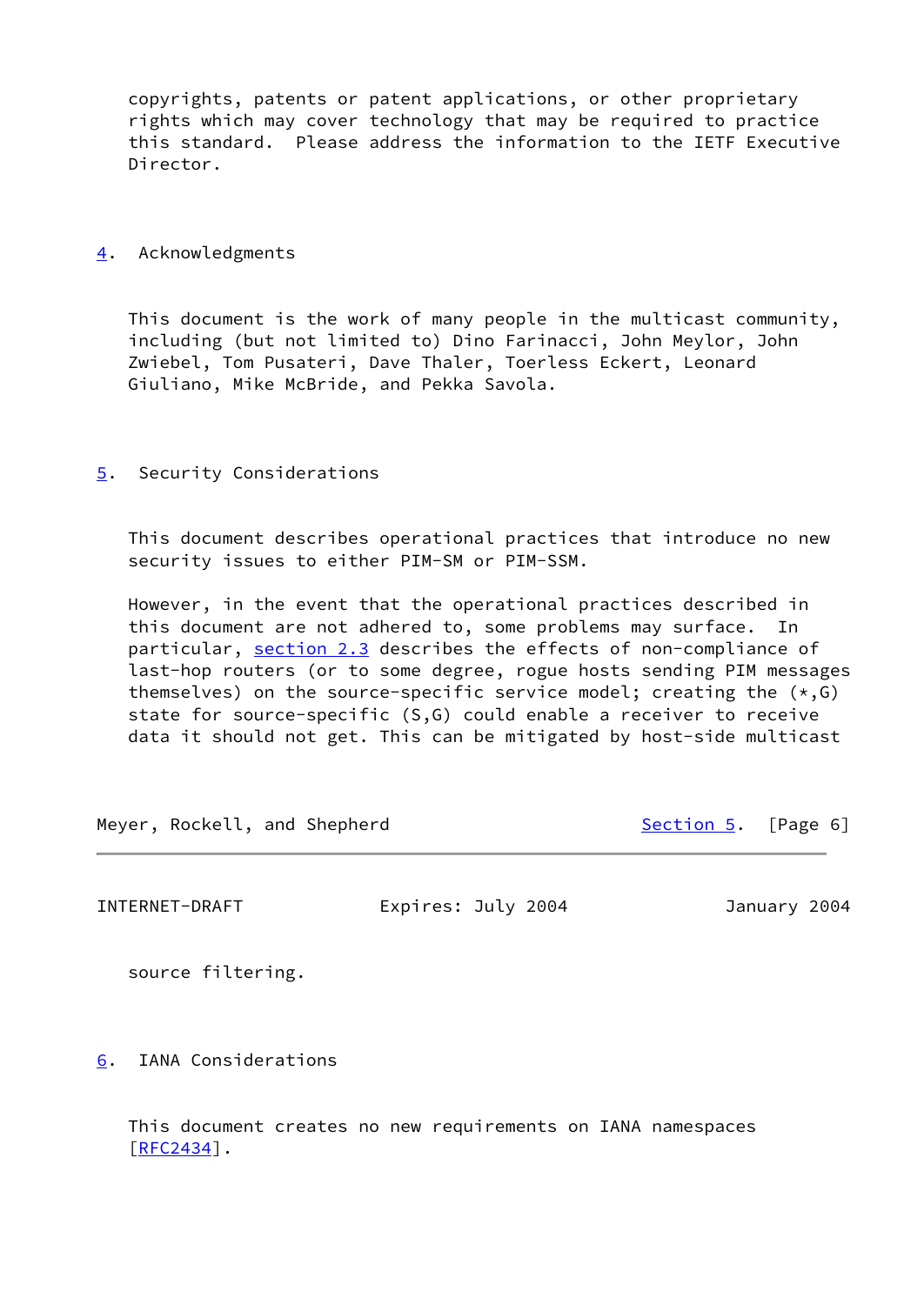|  | Meyer, Rockell, and Shepherd |  |
|--|------------------------------|--|
|--|------------------------------|--|

[Section 6](#page-6-2). [Page 7]

<span id="page-7-1"></span>INTERNET-DRAFT Expires: July 2004 January 2004

<span id="page-7-0"></span>[7](#page-7-0). References

<span id="page-7-2"></span>[7.1](#page-7-2). Normative References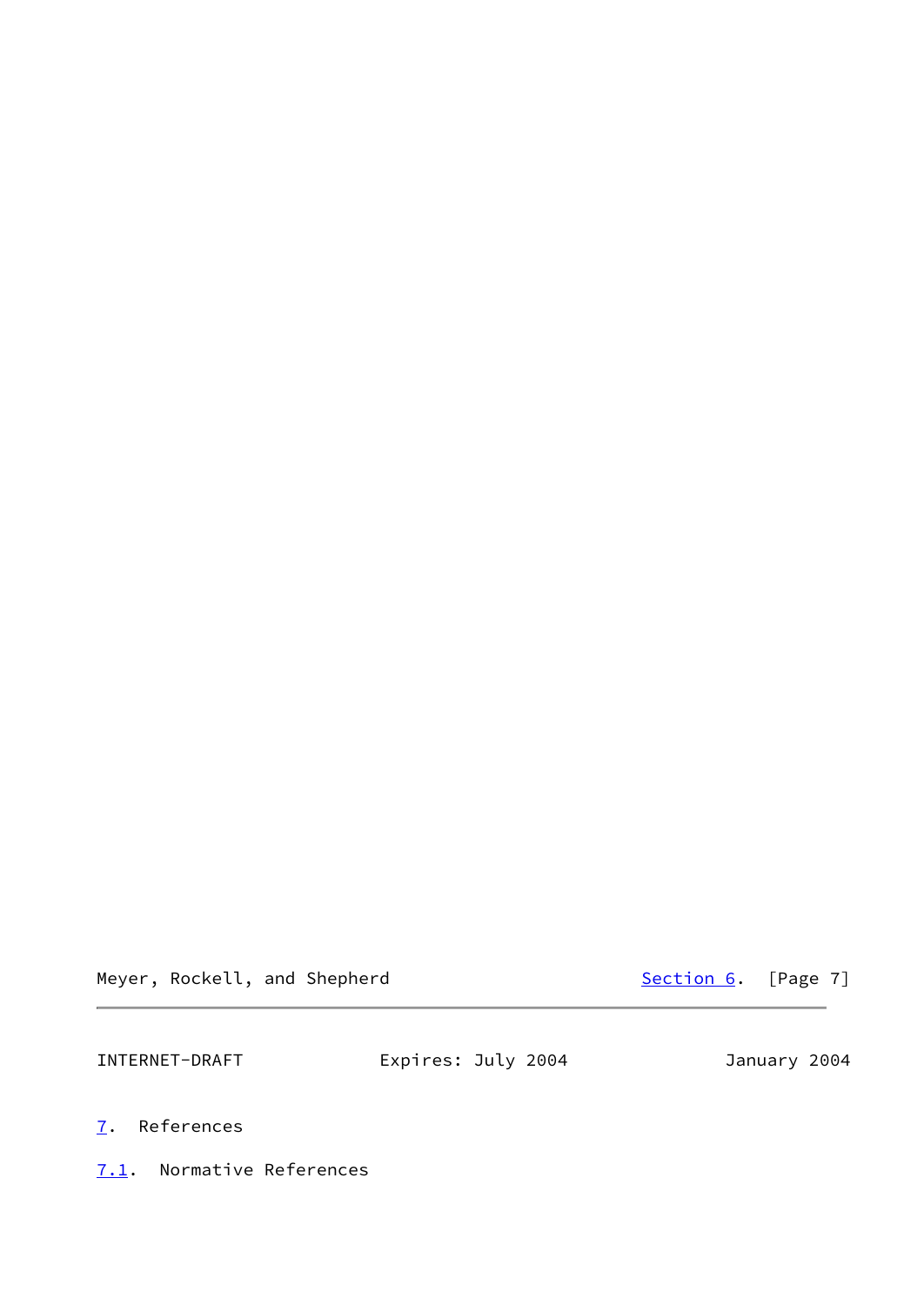- [RFC2119] Bradner, S., "Key words for use in RFCs to Indicate Requirement Levels", [RFC 2119](https://datatracker.ietf.org/doc/pdf/rfc2119), March, 1997.
- [RFC2026] Bradner, S., "The Internet Standards Process -- Revision 3", [RFC 2026](https://datatracker.ietf.org/doc/pdf/rfc2026)/BCP 9, October, 1996.
- [RFC2028] Hovey, R. and S. Bradner, "The Organizations Involved in the IETF Standards Process", [RFC](https://datatracker.ietf.org/doc/pdf/rfc2028) [2028](https://datatracker.ietf.org/doc/pdf/rfc2028)/BCP 11, October, 1996.
- [RFC2362] Estrin, D., et. al., "Protocol Independent Multicast-Sparse Mode (PIM-SM): Protocol Specification", [RFC 2362](https://datatracker.ietf.org/doc/pdf/rfc2362), June, 1998.
- [RFC2434] Narten, T., and H. Alvestrand, "Guidelines for Writing an IANA Considerations Section in RFCs", [RFC 2434](https://datatracker.ietf.org/doc/pdf/rfc2434)/BCP 26, October 1998.
- [RFC3569] Bhattacharyya, S. Editor, "An Overview of Source-Specific Multicast (SSM)" [RFC 3569](https://datatracker.ietf.org/doc/pdf/rfc3569), July, 2003.
- [RFC3618] Meyer, D. and B. Fenner (Editors), "The Multicast Source Discovery Protocol (MSDP)", [RFC 3618,](https://datatracker.ietf.org/doc/pdf/rfc3618) October, 2003.
- <span id="page-8-1"></span><span id="page-8-0"></span>[7.2](#page-8-0). Informative References
	- [IANA] <http://www.iana.org>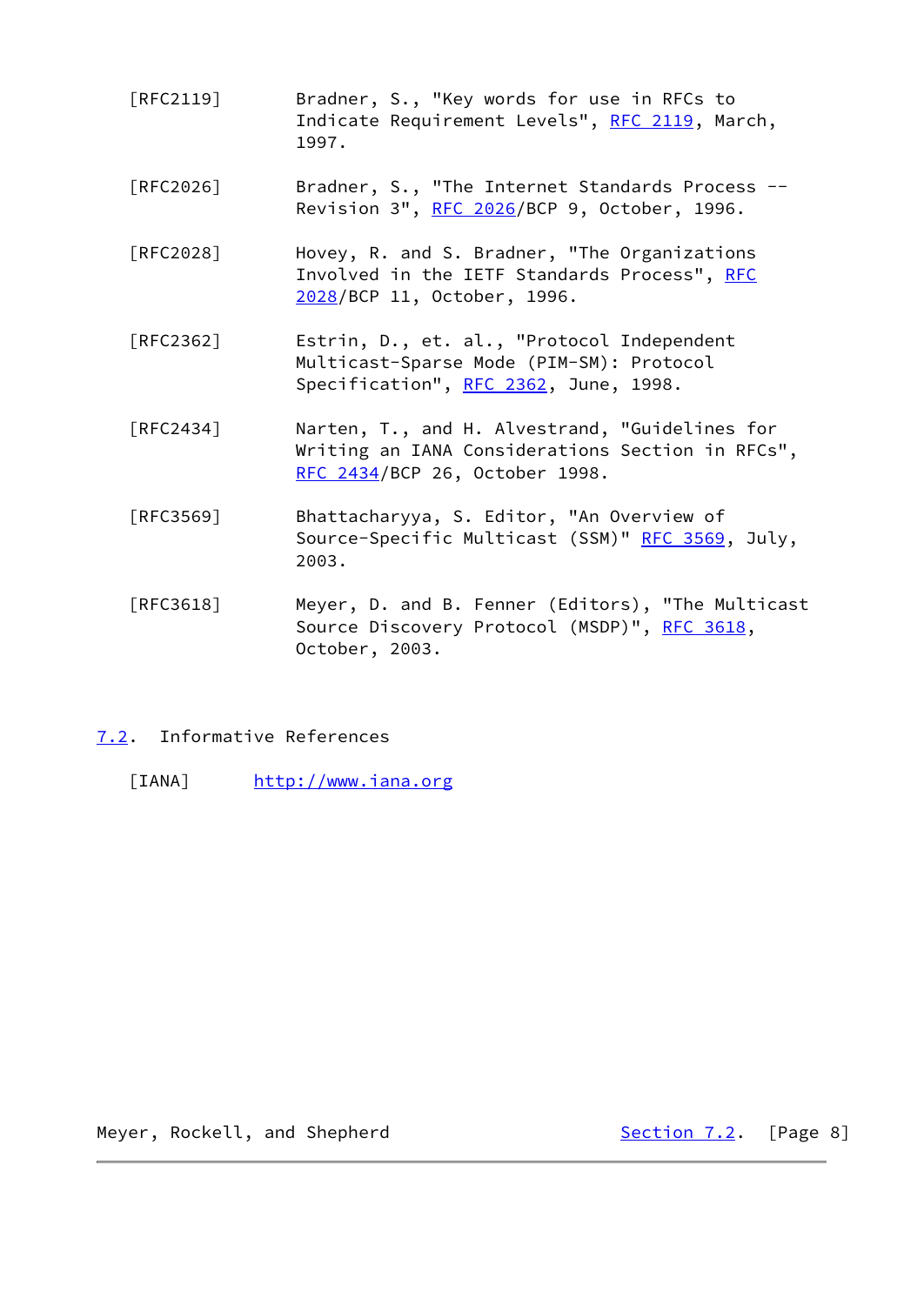<span id="page-9-1"></span><span id="page-9-0"></span>[8](#page-9-0). Author's Addresses

 David Meyer Email: dmm@1-4-5.net

 Robert Rockell Sprint Email: rrockell@sprint.net

 Greg Shepherd Procket Email: shep@procket.com

## <span id="page-9-2"></span>[9](#page-9-2). Full Copyright Statement

Copyright (C) The Internet Society (2004). All Rights Reserved.

 This document and translations of it may be copied and furnished to others, and derivative works that comment on or otherwise explain it or assist in its implementation may be prepared, copied, published and distributed, in whole or in part, without restriction of any kind, provided that the above copyright notice and this paragraph are included on all such copies and derivative works. However, this document itself may not be modified in any way, such as by removing the copyright notice or references to the Internet Society or other Internet organizations, except as needed for the purpose of developing Internet standards in which case the procedures for copyrights defined in the Internet Standards process must be followed, or as required to translate it into languages other than English.

 The limited permissions granted above are perpetual and will not be revoked by the Internet Society or its successors or assigns.

 This document and the information contained herein is provided on an "AS IS" basis and THE INTERNET SOCIETY AND THE INTERNET ENGINEERING TASK FORCE DISCLAIMS ALL WARRANTIES, EXPRESS OR IMPLIED, INCLUDING BUT NOT LIMITED TO ANY WARRANTY THAT THE USE OF THE INFORMATION HEREIN WILL NOT INFRINGE ANY RIGHTS OR ANY IMPLIED WARRANTIES OF MERCHANTABILITY OR FITNESS FOR A PARTICULAR PURPOSE.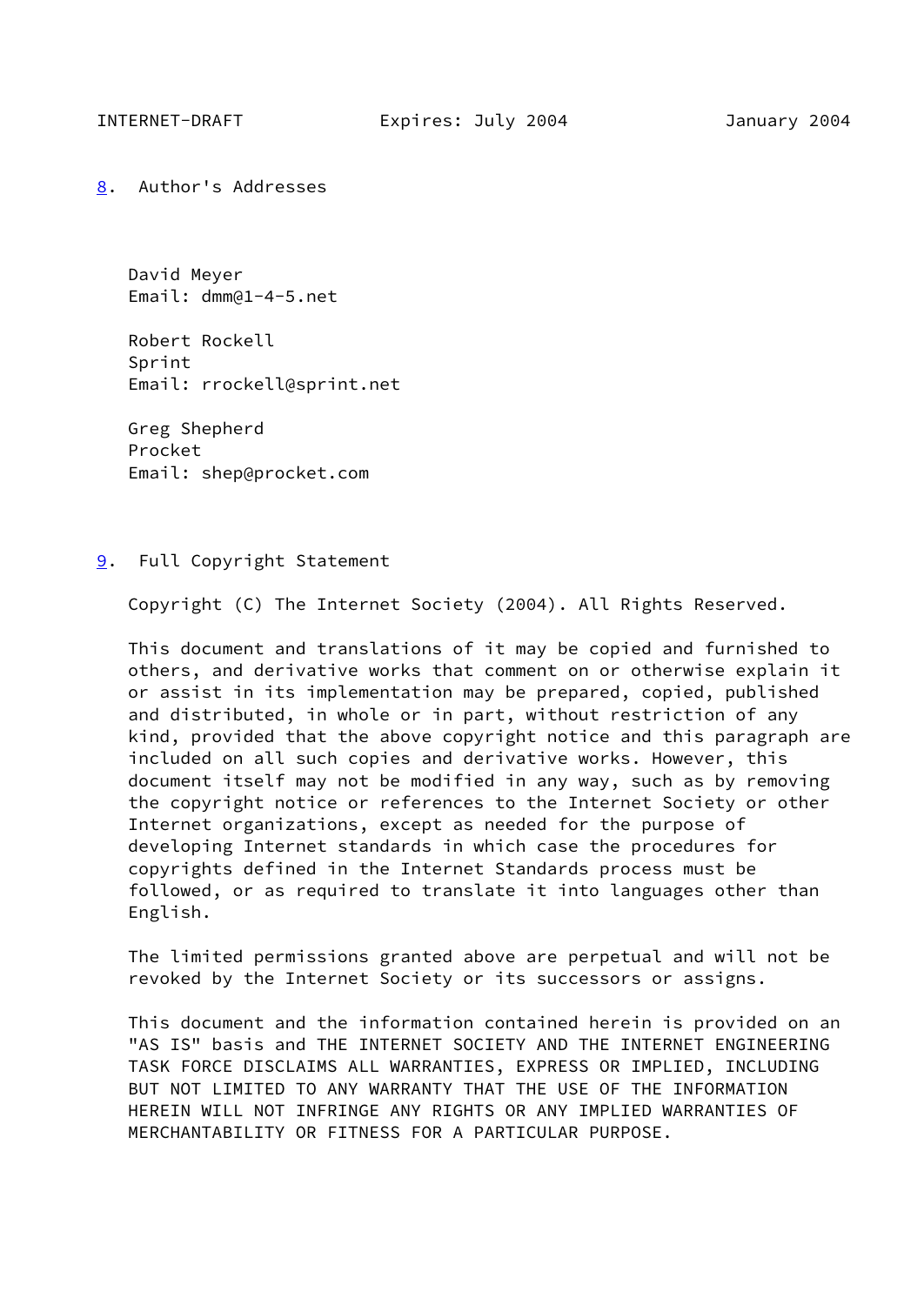INTERNET-DRAFT Expires: July 2004 January 2004